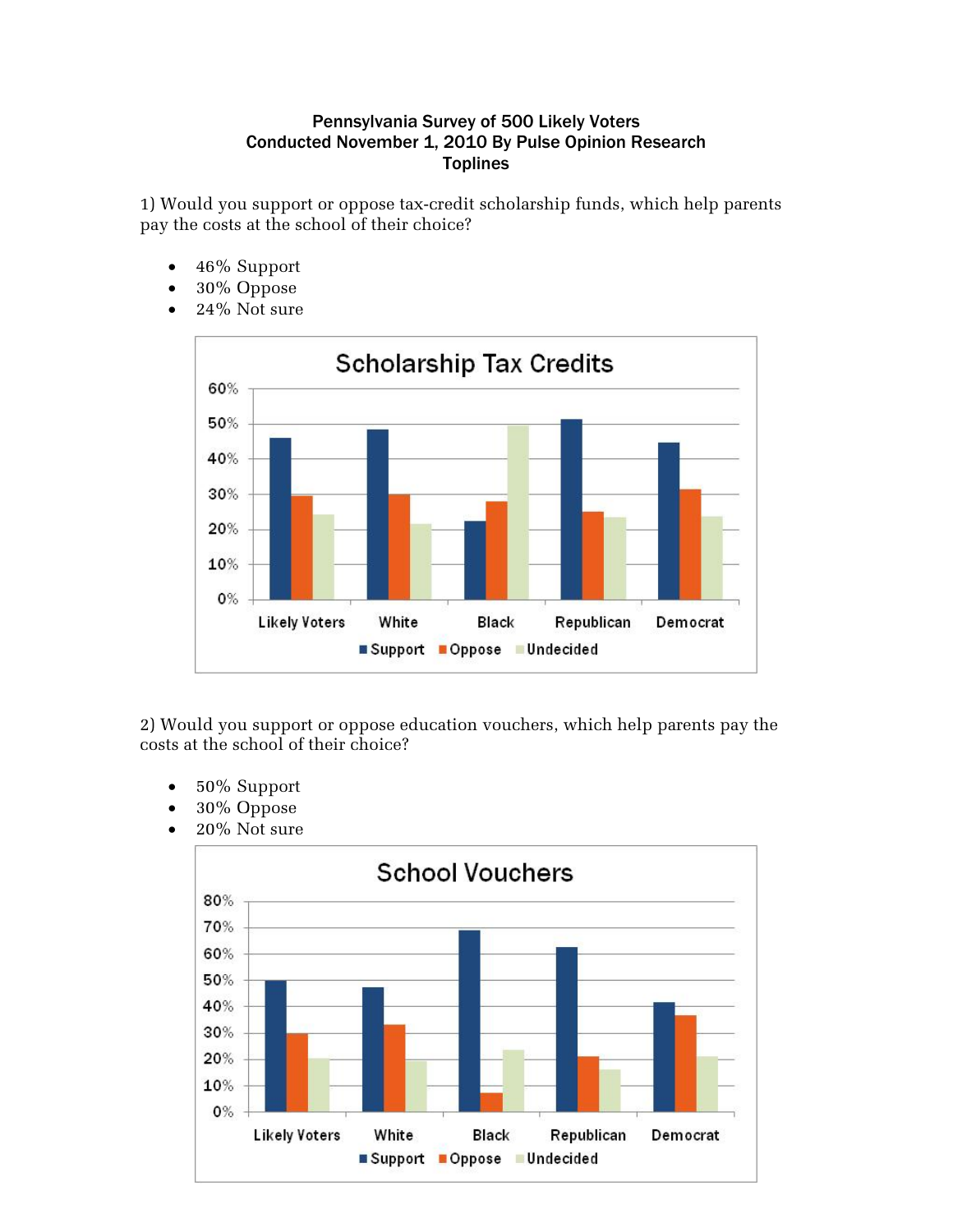3) Would you prefer that all students in all public schools be eligible to receive vouchers or scholarship funds, or would you prefer that school choice only go to low-income students in poorly performing schools?

- 67% You prefer that all students in all public schools be eligible to receive vouchers
- 20% You prefer that school choice only go to low-income students in poorly performing schools



 $\bullet$  14% Not sure

NOTE: Margin of Sampling Error, +/- 4 percentage points with a 95% level of confidence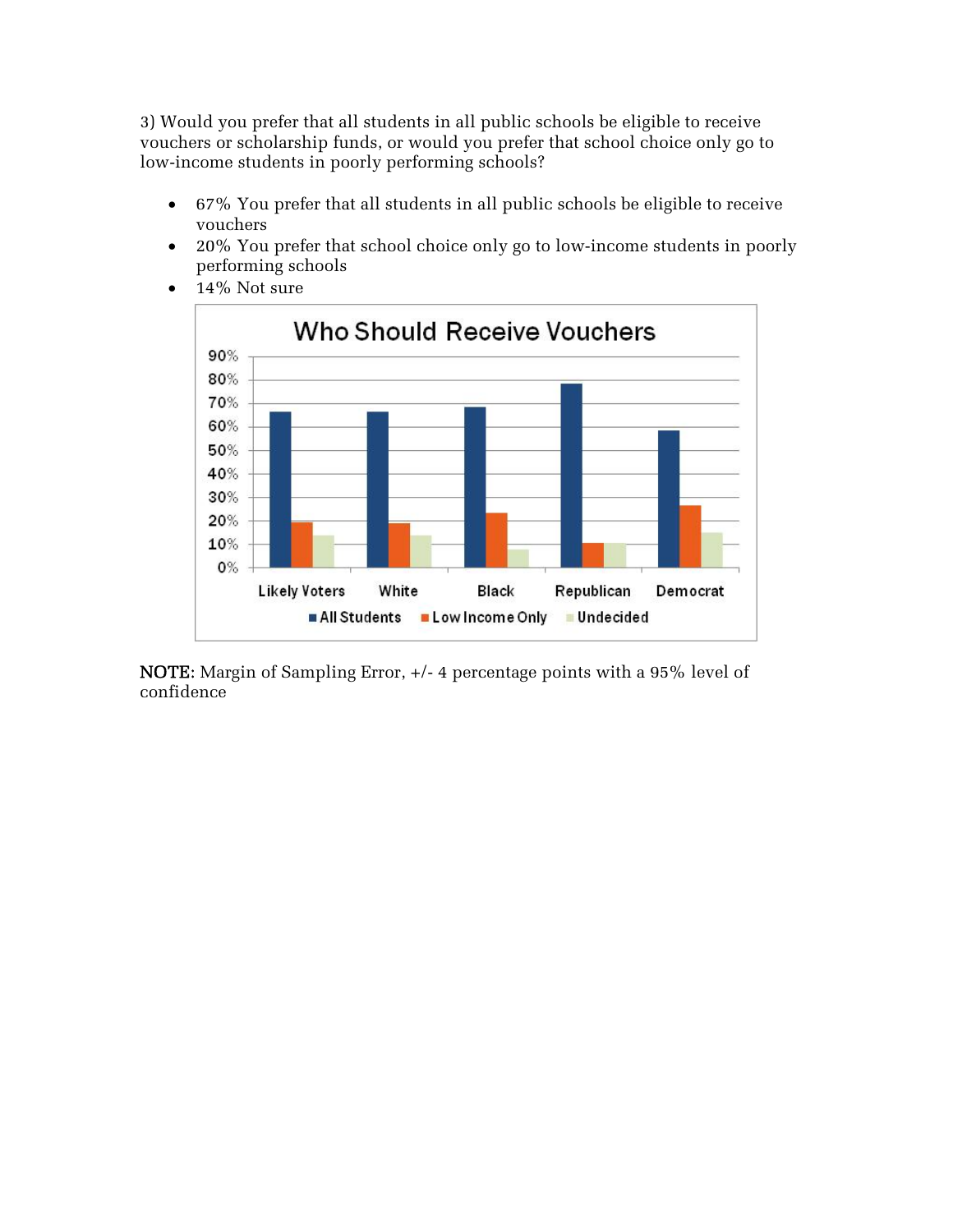## Pennsylvania Survey of 500 Likely Voters Conducted November 1, 2010 By Pulse Opinion Research

## Full Results

1) Would you support or oppose tax-credit scholarship funds, which help parents pay the costs at the school of their choice?

|                | Total | Gender |        | Race  |              |              |
|----------------|-------|--------|--------|-------|--------------|--------------|
|                | LV's  | Male   | Female | White | <b>Black</b> | <b>Other</b> |
| <b>Support</b> | 46%   | 47%    | 45%    | 49%   | 22%          | 49%          |
| <b>Oppose</b>  | 30%   | 29%    | 30%    | 30%   | 28%          | 28%          |
| Not sure       | 24%   | 24%    | 25%    | 22%   | 50%          | 23%          |

|               | Age   |       |       |       |     |  |  |  |
|---------------|-------|-------|-------|-------|-----|--|--|--|
|               | 18-29 | 30-39 | 40-49 | 50-64 | 65+ |  |  |  |
| Support       | 68%   | 45%   | 48%   | 44%   | 40% |  |  |  |
| <b>Oppose</b> | 11%   | 37%   | 32%   | 33%   | 25% |  |  |  |
| Not sure      | 21%   | 18%   | 21%   | 23%   | 35% |  |  |  |

|                | Party      |          |              | <b>Ideology</b>     |                 |         |          |
|----------------|------------|----------|--------------|---------------------|-----------------|---------|----------|
|                | Republican | Democrat | <b>Other</b> | <b>Conservative</b> | <b>Moderate</b> | ∟iberal | Not sure |
| <b>Support</b> | 51%        | 45%      | 34%          | 51%                 | 42%             | 41%     | 82%      |
| <b>Oppose</b>  | 25%        | 31%      | 37%          | 26%                 | 34%             | 32%     | 0%       |
| Not sure       | 23%        | 24%      | 29%          | 23%                 | 24%             | 28%     | 18%      |

|                | Income |        |        |             |         |          |  |  |
|----------------|--------|--------|--------|-------------|---------|----------|--|--|
|                | Under  | \$20K- | \$40K- |             | $$75K-$ |          |  |  |
|                | \$20K  | \$40K  | \$60K  | \$60K-\$75K | \$100K  | $$100K+$ |  |  |
| <b>Support</b> | 52%    | 57%    | 42%    | 41%         | 34%     | 44%      |  |  |
| <b>Oppose</b>  | 20%    | 16%    | 38%    | 35%         | 38%     | 39%      |  |  |
| Not sure       | 28%    | 27%    | 19%    | 24%         | 28%     | 17%      |  |  |

|                | <b>Married</b> |     | <b>Children at Home</b> |     |  |
|----------------|----------------|-----|-------------------------|-----|--|
|                | Yes<br>No      |     | Yes                     | No  |  |
| <b>Support</b> | 46%            | 48% | 56%                     | 42% |  |
| <b>Oppose</b>  | 31%            | 24% | 27%                     | 31% |  |
| Not sure       | 23%            | 28% | 17%                     | 28% |  |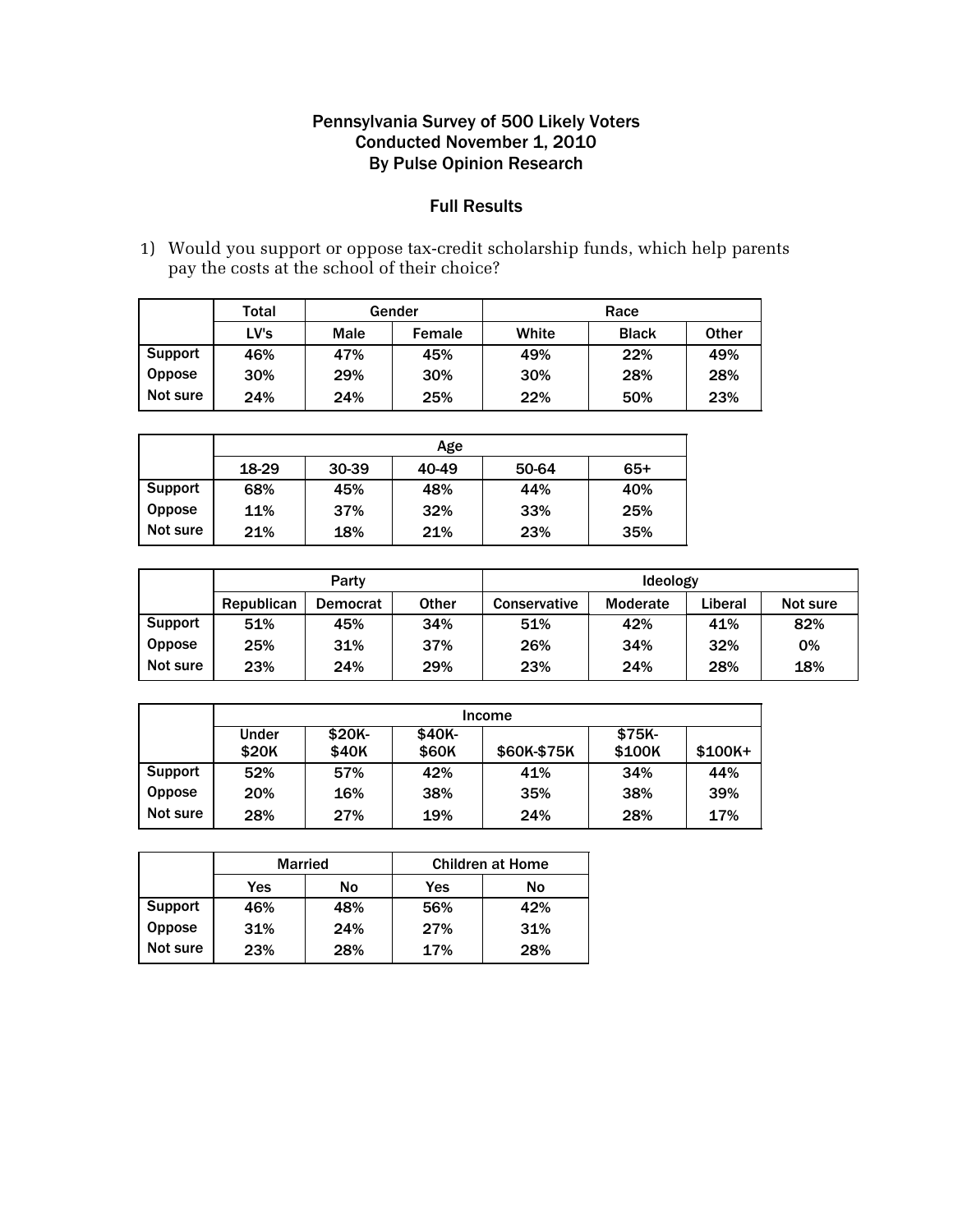2) Would you support or oppose education vouchers, which help parents pay the costs at the school of their choice?

|                | Total | Gender |        | Race  |              |              |
|----------------|-------|--------|--------|-------|--------------|--------------|
|                | LV's  | Male   | Female | White | <b>Black</b> | <b>Other</b> |
| <b>Support</b> | 50%   | 54%    | 46%    | 47%   | 69%          | 58%          |
| <b>Oppose</b>  | 30%   | 27%    | 32%    | 33%   | 7%           | 10%          |
| Not sure       | 20%   | 19%    | 21%    | 19%   | 24%          | 32%          |

|               | Age   |       |       |       |     |  |  |
|---------------|-------|-------|-------|-------|-----|--|--|
|               | 18-29 | 30-39 | 40-49 | 50-64 | 65+ |  |  |
| Support       | 49%   | 54%   | 47%   | 50%   | 49% |  |  |
| <b>Oppose</b> | 44%   | 18%   | 27%   | 33%   | 27% |  |  |
| Not sure      | 7%    | 28%   | 26%   | 17%   | 24% |  |  |

|                | Party      |          |       | <b>Ideology</b>     |                 |         |          |
|----------------|------------|----------|-------|---------------------|-----------------|---------|----------|
|                | Republican | Democrat | Other | <b>Conservative</b> | <b>Moderate</b> | Liberal | Not sure |
| <b>Support</b> | 63%        | 42%      | 38%   | 58%                 | 42%             | 45%     | 42%      |
| <b>Oppose</b>  | 21%        | 37%      | 32%   | 25%                 | 29%             | 41%     | 0%       |
| Not sure       | 16%        | 21%      | 31%   | 17%                 | 30%             | 15%     | 58%      |

|                | Income |         |        |             |        |          |  |  |
|----------------|--------|---------|--------|-------------|--------|----------|--|--|
|                | Under  | $$20K-$ | \$40K- |             | \$75K- |          |  |  |
|                | \$20K  | \$40K   | \$60K  | \$60K-\$75K | \$100K | $$100K+$ |  |  |
| <b>Support</b> | 64%    | 52%     | 45%    | 41%         | 56%    | 49%      |  |  |
| <b>Oppose</b>  | 8%     | 29%     | 28%    | 40%         | 39%    | 43%      |  |  |
| Not sure       | 28%    | 19%     | 27%    | 19%         | 5%     | 9%       |  |  |

|                | <b>Married</b> |     | <b>Children at Home</b> |     |  |
|----------------|----------------|-----|-------------------------|-----|--|
|                | Yes            | No  | Yes                     | No  |  |
| <b>Support</b> | 52%            | 43% | 48%                     | 51% |  |
| Oppose         | 29%            | 31% | 31%                     | 29% |  |
| Not sure       | 19%            | 25% | 21%                     | 20% |  |